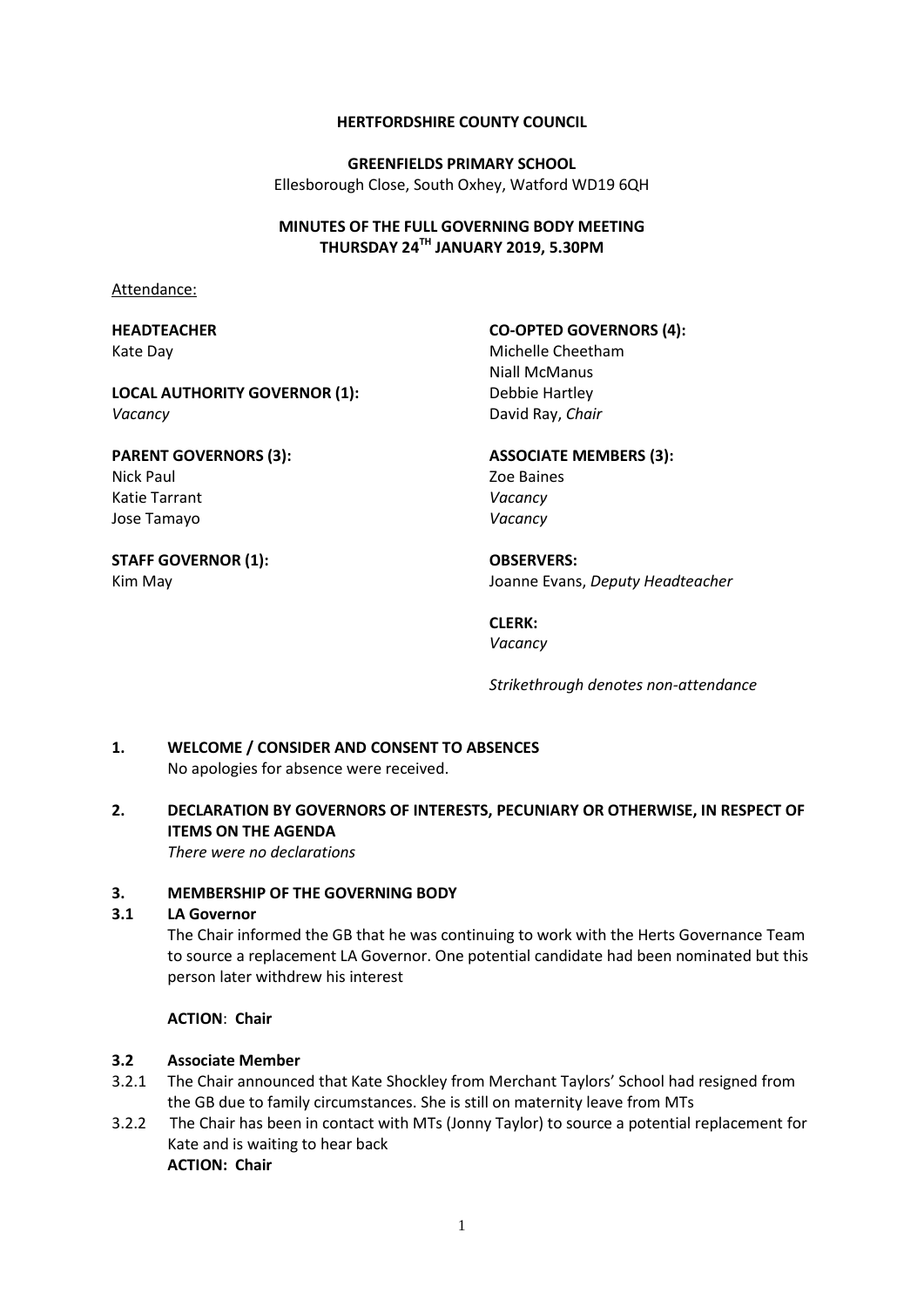# **3.3 Clerk**

The Headteacher and the Chair described their current efforts to source a replacement for Liz Elgar who resigned her post over the Christmas break. The cost of the HfL clerking service for six FGB meetings per year is £1845, which will be the fall-back solution if the school is unable to appoint a new clerk at lower cost itself.

#### **ACTION: Headteacher / Chair**

# **4. TO APPROVE THE MINUTES OF THE MEETING HELD ON 29TH NOVEMBER 2018**

*The minutes were agreed to be an accurate record of the meeting and were signed by the Chair*

## **5. MATTERS ARISING FROM THE ABOVE MINUTES**

## **5.1 GDPR**

- 5.1.1 The Chair reported that Eastbury Farm School had now received their GDPR audit report and were happy to share the outcome
- 5.1.2 The Headteacher stated she had observed some GDPR non-compliances around the school and had shared these with the staff
- 5.1.3. As a next step forward it was agreed that Jose, our DPO, would meet with the Headteacher on 5<sup>th</sup> February to discuss the current status and required actions to achieve full compliance

#### **ACTION: Headteacher / Jose Tamayo**

#### **5.2 Children Missing in Education**

- 5.2.1 The Herts guidance document and report form were circulated to the GB as pre-read and it was agreed to formally adopt these as school policies, thereby meeting the requirements of the latest *Keeping Children Safe in Education* publication.
- 5.2.2 The Headteacher informed the GB that one child had been missing from school since the middle of December and this had been reported in accordance with the Herts guidance.

#### **5.3 PTA (FOGS)**

The FOGS chair was unable to attend the meeting but it was agreed that the invitation would remain open for a future opportunity to meet the GB, discuss the role and how the GB might be able to improve collaboration

#### **ACTION: Headteacher**

#### **5.4 Pirate Ship**

Costs for various pirate ship options for the KS-1 playground had been obtained and were being assessed. The ship would form part of a complete reassessment of the school's outdoor space and how this can be improved, as described in the new School Development Plan (Operations, Target Two)

#### **ACTION: Headteacher**

*The Governing Body noted that all other points for action had been either fulfilled or would be covered within the agenda of this meeting*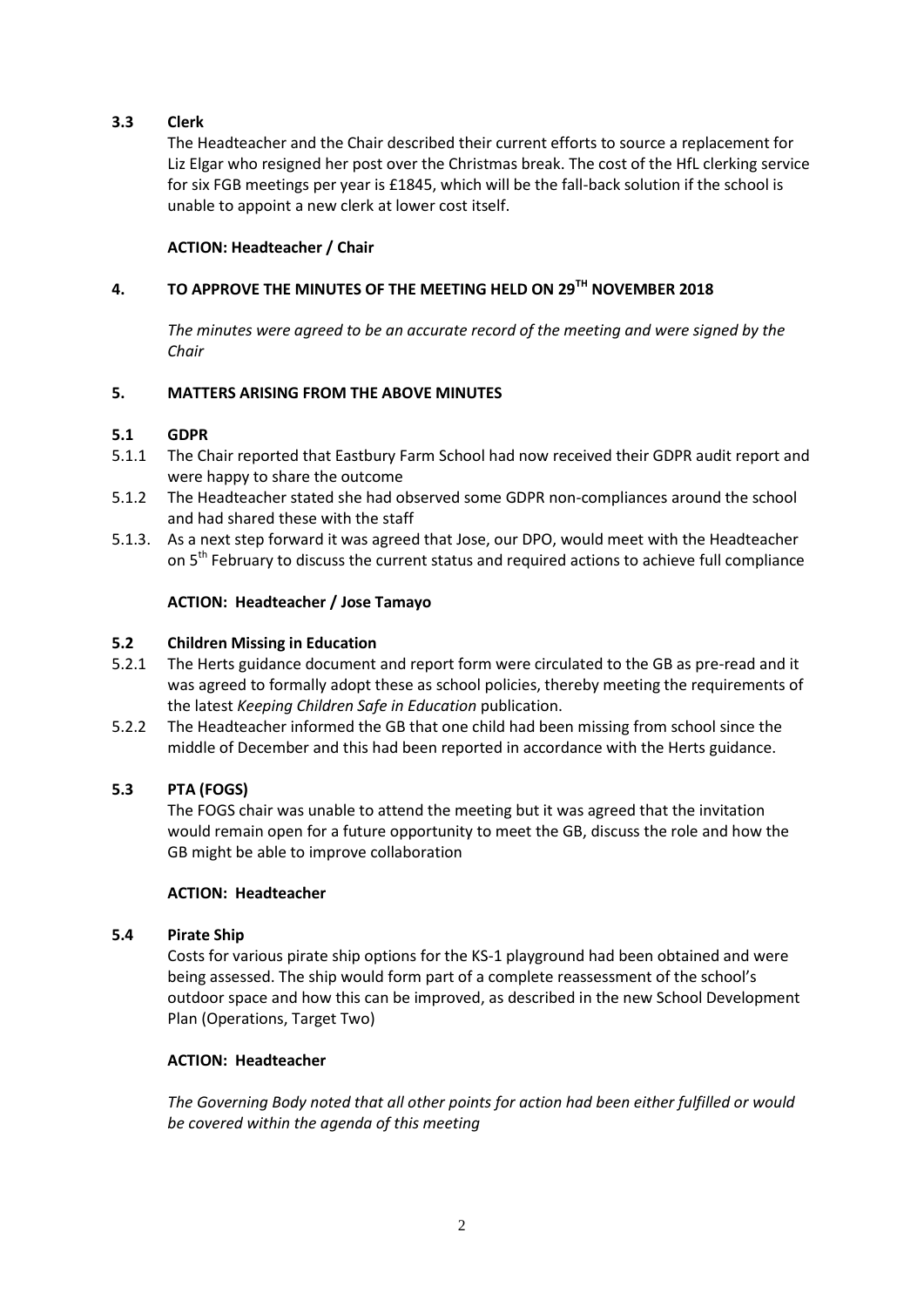## **6. TO RECEIVE THE HEADTEACHER'S VERBAL REPORT**

- 6.1 The Headteacher provided a comprehensive verbal report, her notes of which were subsequently shared with the GB members. The report included the following topics:
	- Pupil numbers by classes, with the whole school roll currently at 184, representing 77% capacity
	- Pupil attendance by classes, with the whole school currently at 94%
	- Teaching quality assessed from classroom observations
	- Safeguarding data
	- New School Development Plan, copies of which were circulated in the meeting. This is still in draft form until finalised with the SLT. It generally follows the Ofsted inspection framework structure, i.e. Section 1: Outcomes for Pupils, Section 2: Teaching, Learning and Assessment, Section 3: Personal Development, Behaviour and Welfare, Section 4: Leadership and Management. There are then sections on Operations and on Parental / Community Engagement. In each section there are individual targets, outcomes, actions, costs and monitoring identified.
	- School events. An events timetable has been created for the whole school. This is shared with all staff. WhatsApp groups have been set up for all staff and in smaller teaching / support groups to help communication. These have had a positive effect already with staff knowing what is going on in the school. David Gauke MP came in to award a Y5 pupil a special prize for winning his Christmas Card Competition.
	- Support visits from Herts advisors. Kirsten Snook the County advisor for Literacy, visited on 15<sup>th</sup> January. Highlights include phonic changes to years 2 onwards, planning scrutiny to be carried out and future support in years 3 and 5.
	- Pupil Premium update. There are currently 41 pupils eligible for pupil premium funding – 32 of which receive free school meals. Funding of £1320 is received per eligible pupil. We will receive just over £54k in PPG this academic year.
	- Sports Grant update
	- Governor involvement update
	- Staff CPD and Performance Management
	- New policies on Handwriting and Presentation, Marking and Feedback, Equality and the Code of Conduct for Staff have been issued

# **6.2 Attainment data**

- 6.2.1 The current Y6 teacher assessment data indicated that their SATS performance could be borderline and highly dependent on the content of the tests
- 6.2.2 Of potentially greater concern is the Y5 data. The Headteacher described the school's plans for intervention in Y5 to try to improve this rather worrying situation
- 6.2.3 Y2 is another class where the data looks poor, with many children about a year behind on their progress. The Headteacher again described how she hoped to address this situation.

# **6.3 On-site headcount monitoring (safeguarding)**

The Headteacher described a new online system that she recommends to be purchased and installed in the next financial year to better record who is on-site and logged-in / out (Refer SDP Operations Target 6). A detailed proposal with costs for presentation to the GB is being prepared. Anticipated costs were an initial  $\sim$  £2000 for purchase then £400 / year licencing. **ACTION: Headteacher**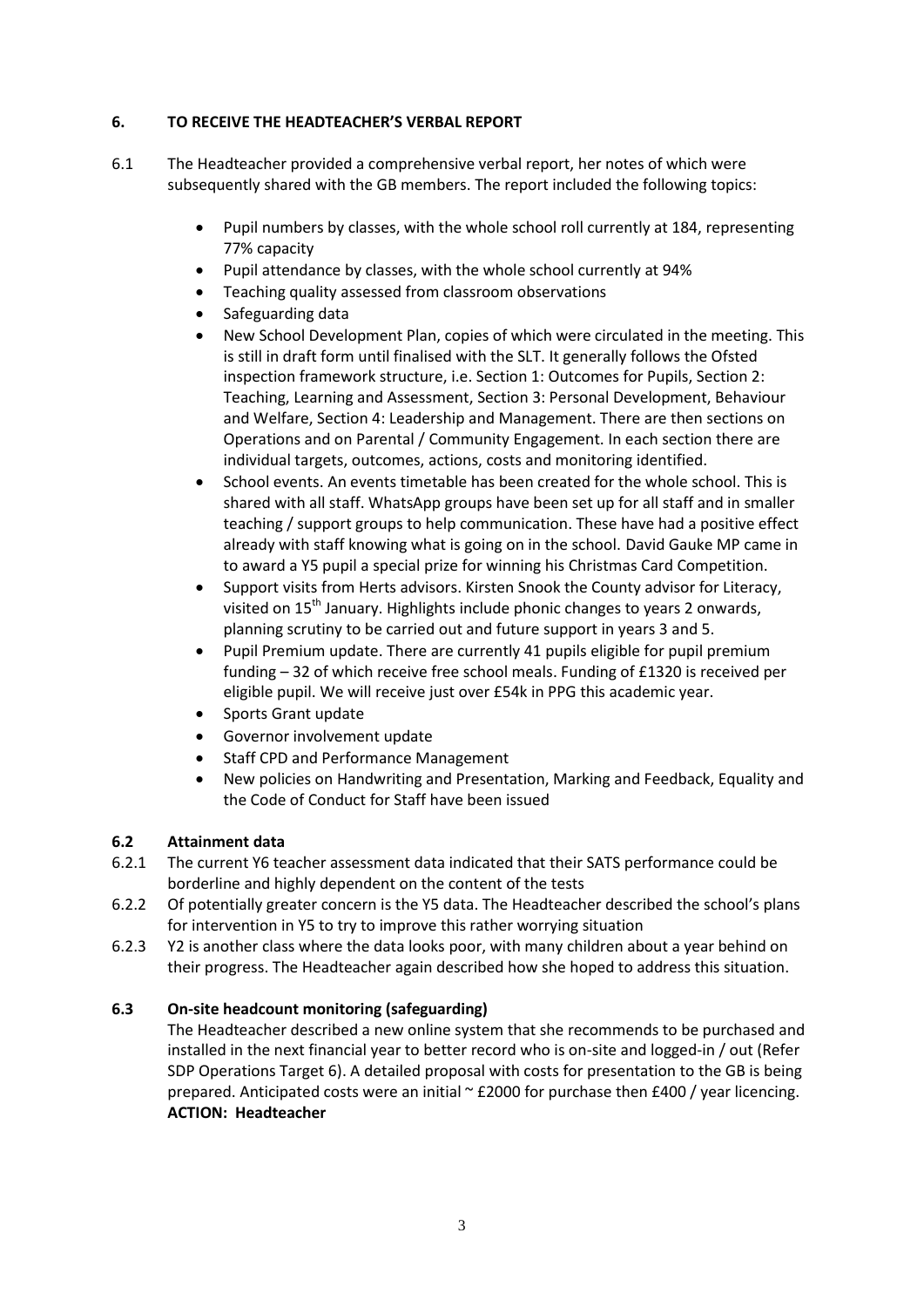# **6.4 School Apps, Website and GIAS**

- 6.4.1 The Headteacher briefly demonstrated a new App in progress of development, which can already be downloaded via PIOTA. This will allow smartphone access to the school's news, events, alerts, contacts etc. The cost for this is around £300 per year representing a significant saving versus the existing messaging system.
- 6.4.2 The governors' details on the school website were noted as requiring updating. Those details are however correct on the GIAS site (Getting Information About Schools)

## **ACTION: Headteacher**

## **6.5 Parental Engagement**

Parental meetings have been held with Year 6 parents and Year 5 parents, with year 2 taking place next week. These are meetings which highlight the importance of good SATs results but promote a growth mind set approach and encourage parents to support children at home and expose them to the style of questions they will face during the SATs. Attendance by Y6 parents / carers was good but by Y5 was disappointing

## **6.6 Policies for Endorsement by the GB**

New / revised policies on Attendance and Behaviour were distributed to the GB with the meeting papers. The Chair passed his written comments to the Headteacher for finalisation, joint sign-off and publication on the school website / App.

#### **ACTION: Headteacher**

#### **6.7 Prospectus**

The Headteacher distributed copies of the revised School Prospectus for 2019/2020 for review and comment by the GB / Chair

#### **ACTION: Chair**

*There followed a question and answer session on the Headteacher's report.*

# **7 FINANCE UPDATE**

- 7.1 The Headteacher reported that the school accountant would be visiting tomorrow and would provide an updated end-of-year forecast, which was not expected to show a deficit, mainly because of savings made on staffing costs (departure of Deputy HT, new HT teaching 1 day per week, Schools Direct teacher covering 1 day in Y5, and rationalisation of the French teacher's time). The updated status will be reported in the next GB meeting.
- 7.2 All staff salary increases, backdated to September 2018, had been implemented and accounted for.
- 7.3 The status of the School Fund account was reported
- 7.4 A new Staff Pay Policy is required which will need agreement by the GB.

#### **ACTION: Headteacher**

#### **8 PREMISES UPDATE**

- 8.1 The Chair advised that the school's 5-yearly fixed wiring inspection and testing had been completed. The inspection report is awaited but no major problems were discovered.
- 8.2 The school flat roofing and gutters have been totally cleaned and inspected. The roof covering, which was replaced in 2007, was found to be in generally good condition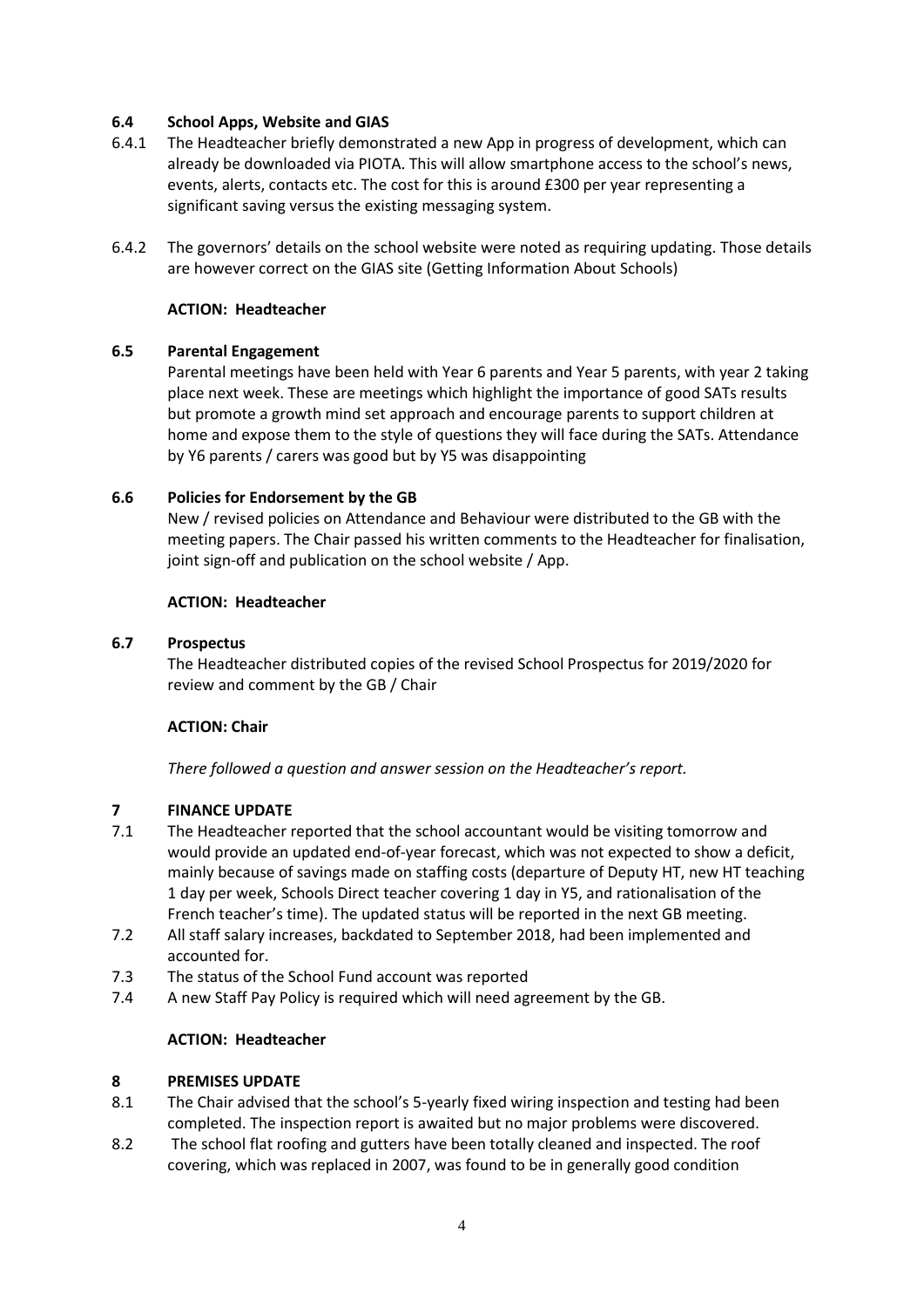8.3 The pitched roofing on the assembly hall requires inspection to determine its condition. It is believed this was not replaced at the same time as the flat roof. Inspection is necessary to decide whether a detailed independent inspection is required in order to prepare a capital bid to HCC, in which case this will need to be budgeted next financial year.

# **ACTION: Chair**

## **9. SAFEGUARDING / HEALTH AND SAFETY**

#### **9.1 Health and Safety Policy**

9.1.1 The Chair advised he had sent the Headteacher an updated policy draft which requires further input due to the departure of John Burt who was the previous H&S lead.

## **ACTION: Headteacher**

9.1.2 The Chair requested the associated H&S Inspection Checklist be located on the shared drive, allowing a joint inspection to be made by himself and the newly appointed H&S lead.

## **ACTION: Headteacher**

9.2 A proposal to install replacement vehicle entry and pedestrian entry gates had been circulated with the meeting papers and this was discussed. It was agreed to proceed with the lowest bidder's proposals on the basis that satisfactory references from other schools be obtained, and that the detailed requirements for the school office monitoring locations be agreed with the vendor. Safety features must also be confirmed as compliant with current regulations, however the Chair pointed out that the pedestrian gate will not be powered but will be fitted with a gas strut closer and magnetic lock, essentially similar to the front door entrance. It was agreed this contract would be financed using the Fund Account.

# **ACTION: Chair**

# **10. REPORT ON GOVERNORS' TRAINING AND VISITS TO THE SCHOOL**

- 10.1 Michelle Cheetham continues to maintain the governor training log. New HfL e-learning courses are now available in GDPR and EYFS.
- 10.2 It was agreed that the governors would take on link roles with specific classes, as follows:
	- Nursery Katie
	- Reception Nick
	- $Y1 David$
	- Y2 Debbie
	- Y3 Jose
	- Y4 Michelle
	- Y5 Niall
	- $Y6 Z0e$

# **11. ANY OTHER BUSINESS**

None